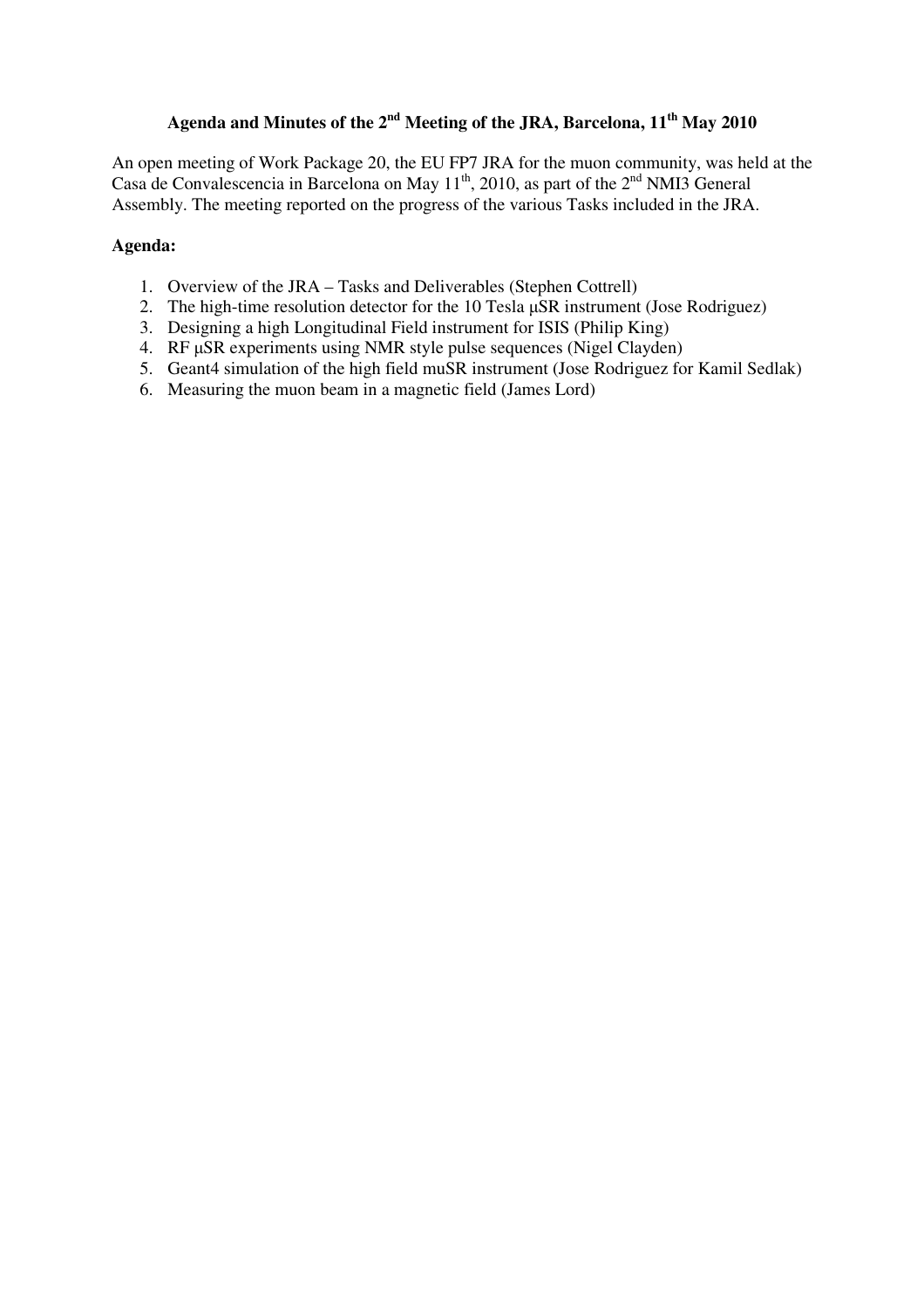**Talks:** 

## *Stephen Cottrell (STFC):* **Overview of the JRA – Tasks and Deliverables**

An overview of the JRA was presented, with the progress and timeline for each Task within the JRA highlighted.

## *Jose Rodriguez (PSI):* The high-time resolution detector for the 10 Tesla  $\mu$ SR instrument

A summary of the PSI high field project was presented, and the need for a novel detector technology identified. Excellent results have been obtained from a G-APD based prototype detector, the system providing a field independent timing resolution better than ~90ps.

## *Discussion:*

- a. Comment: With the dilution fridge designed for a base temperature of  $\sim$ 15mK, problems may be encountered determining an accurate sample temperature below ~100mK.
- b. Has the issue of double counting of positrons been investigated? Yes, this will be addressed in the talk discussing the simulation of the high field instrument.

## *Philip King (ISIS):* **Designing a high Longitudinal Field instrument for ISIS**

An overview of the HiFi project was given and commissioning data presented. The instrument is now running as part of the ISIS user programme, and recent results demonstrating ALC resonances and a new field induced magnetic transitions were shown.

#### *Discussion:*

- a. Over what volume is the homogeneity of the magnet defined? The magnet achieves better than 40ppm homogeneity over the volume of a typical sample. This was demonstrated by the supplier using a purpose built jig.
- b. Do you have additional field probes in the system to determine the field? Two probes are mounted in the bore, and readings can be combined to compensate for any field gradients and determine the central field to good accuracy.
- c. How does beam steering in the field affect the performance of the system? This will covered in the talk given by James Lord.

#### *Nigel Clayden (East Anglia):* **RF** µ**SR experiments using NMR style pulse sequences**

Demonstration experiments were presented that show the potential for using NMR style pulse sequences in RF  $\mu$ SR experiments. Currently, setting up this type of experiment is time comsuming, and an NMR system is being developed to enable coils to be characterised prior to the start of the experiment.

#### *Discussion:*

a. How does the homogeneity of the main field affect the experiment? The absolute homogeneity of the magnet is not crucial for this type of experiment, although the field homogeneity of the ISIS neutron cryomagnets is typically too poor to enable an NMR signal to be measured.

*Jose Rodriguez for Kamil Sedlak (PSI):* **Geant4 simulation of the high field** µ**SR instrument**  An overview of Geant4 and musrSim and was given, and the potential for using simulation as a tool for developing µSR instrumentation and beamline components explored. The need for a general program to read and analyse the output of musrSim is recognised.

*Discussion:*